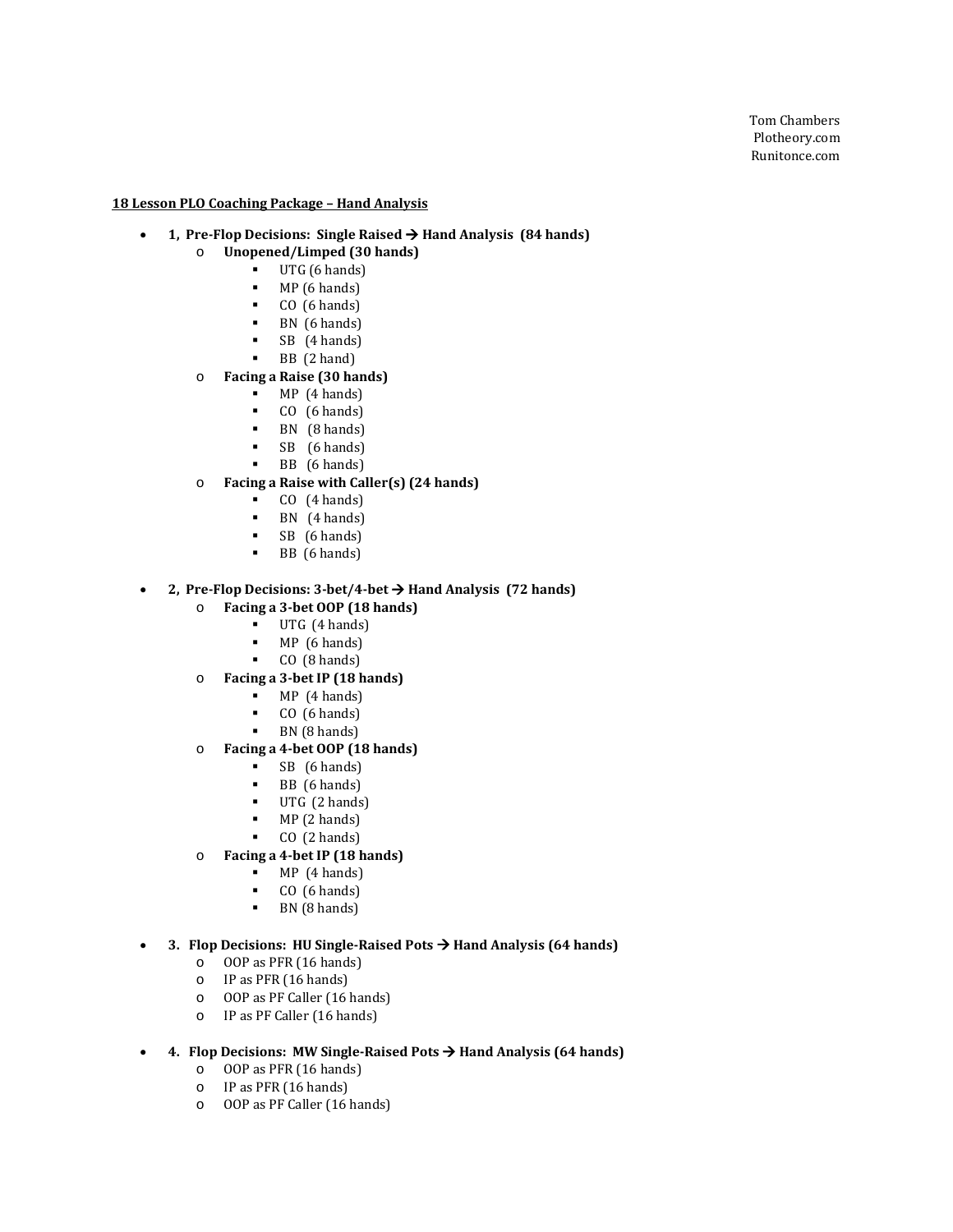- o IP as PF Caller (16 hands)
- **5. Flop Decisions: 3-bet/4-bet Pots Hand Analysis (64 hands)**
	- o **3-bet Pots** 
		- OOP as 3-bettor (8 hands)
		- IP as 3-bettor (8 hands)
		- OOP as 3-bettor (8 hands)
		- IP as 3-bettor (8 hands)
	- o **4-bet Pots** 
		- 00P as 4-bettor (8 hands)
		- $IP$  as 4-bettor (8 hands)
		- OOP as 4-bettor (8 hands)
		- IP as 4-bettor (8 hands)

### • **6. Turn Decisions Single-Raised HU Pots Hand Analysis (52 hands)**

- o **Single Raised HU Pot, Flop Bet-Call (15 hands)**
	- Texture Shift #1a: Unpaired Very Dynamic  $\rightarrow$  Unpaired Dynamic (3 hands)
	- Texture Shift #1b: Unpaired Dynamic  $\rightarrow$  Unpaired Dynamic (3 hands)
	- Texture Shift #1c: Unpaired Static  $\rightarrow$  Unpaired Dynamic (3 hands)
	- Texture Shift #2a:Unpaired Dynamic Unpaired Semi-Dynamic (3 hands)
	- Texture Shift #2b:Unpaired Static Unpaired Semi-Dynamic (3 hands)
- o **Single Raised HU Pot, Flop Bet-Call (11 hands)**
	- Texture Shift #3a: Unpaired Very Dynamic  $\rightarrow$  Unpaired Possible Flush (1 hand)
	- Texture Shift #3b: Unpaired Dynamic  $\rightarrow$  Unpaired Possible Flush (1 hand)<br>Texture Shift #42: Unpaired Very Dynamic  $\rightarrow$  Paired Medium Dry (1 hand)
	- Texture Shift #4a: Unpaired Very Dynamic  $\rightarrow$  Paired Medium Dry (1 hand)
	- Texture Shift #4b: Unpaired Dynamic  $\rightarrow$  Paired Medium Dry (1 hand)
	- Texture Shift #4c: Unpaired Static  $\rightarrow$  Paired Medium Dry (1 hand)
	- Texture Shift #4d: Unpaired Dynamic  $\rightarrow$  Paired Dry (1 hand)
	- Texture Shift #4e: Unpaired Static  $\rightarrow$  Paired Dry (1 hand)
	- Texture Shift #5a: Unpaired Monotone → Unpaired Possible Flush (1 hand)
	- **Texture Shift #6a: Paired Medium Dry**  $\rightarrow$  **Paired Medium Dry (1 hand)**
	- Texture Shift #6b: Paired Dry  $\rightarrow$  Paired Medium Dry (1 hand)
	- Texture Shift #6c: Paired Dry  $\rightarrow$  Paired Dry (1 hand)
- o **Single Raised HU Pot, Flop Check-Check (15 hands)**
	- Texture Shift #1a: Unpaired Very Dynamic  $\rightarrow$  Unpaired Dynamic (3 hands)
	- Texture Shift #1b: Unpaired Dynamic  $\rightarrow$  Unpaired Dynamic (3 hands)<br>Texture Shift #1c: Unpaired Static  $\rightarrow$  Unpaired Dynamic (3 hands)
	- Texture Shift #1c: Unpaired Static  $\rightarrow$  Unpaired Dynamic (3 hands)
	- Texture Shift #2a:Unpaired Dynamic Unpaired Semi-Dynamic (3 hands)
	- Texture Shift #2b: Unpaired Static → Unpaired Semi-Dynamic (3 hands)
- o **Single Raised HU Pot, Flop Check-Check (11 hand)**
	- Texture Shift #3a: Unpaired Very Dynamic  $\rightarrow$  Unpaired Possible Flush (1 hand)
	- Texture Shift #3b: Unpaired Dynamic  $\rightarrow$  Unpaired Possible Flush (1 hand)
	- Texture Shift #4a: Unpaired Very Dynamic  $\rightarrow$  Paired Medium Dry (1 hand)
	- Texture Shift #4b: Unpaired Dynamic  $\rightarrow$  Paired Medium Dry (1 hand)
	- Texture Shift #4c: Unpaired Static  $\rightarrow$  Paired Medium Dry (1 hand)
	- Texture Shift #4d: Unpaired Dynamic  $\rightarrow$  Paired Dry (1 hand)
	- Texture Shift #4e: Unpaired Static  $\rightarrow$  Paired Dry (1 hand)
	- Texture Shift #5a: Unpaired Monotone  $\rightarrow$  Unpaired Possible Flush (1 hand)
	- Texture Shift #6a: Paired Medium Dry  $\rightarrow$  Paired Medium Dry (1 hand)
	- Texture Shift #6b: Paired Dry  $\rightarrow$  Paired Medium Dry (1 hand)
	- Texture Shift #6c: Paired Dry  $\rightarrow$  Paired Dry (1 hand)

### • **7. Turn Decisions Single-Raised MW Pots Hand Analysis (63 hands)**

- o **Single Raised MW Pot, Flop Bet-Call-Fold (10 hands)**
	- Texture Shift #1a: Unpaired Very Dynamic  $\rightarrow$  Unpaired Dynamic (2 hands)
	- Texture Shift #1b: Unpaired Dynamic  $\rightarrow$  Unpaired Dynamic (2 hands)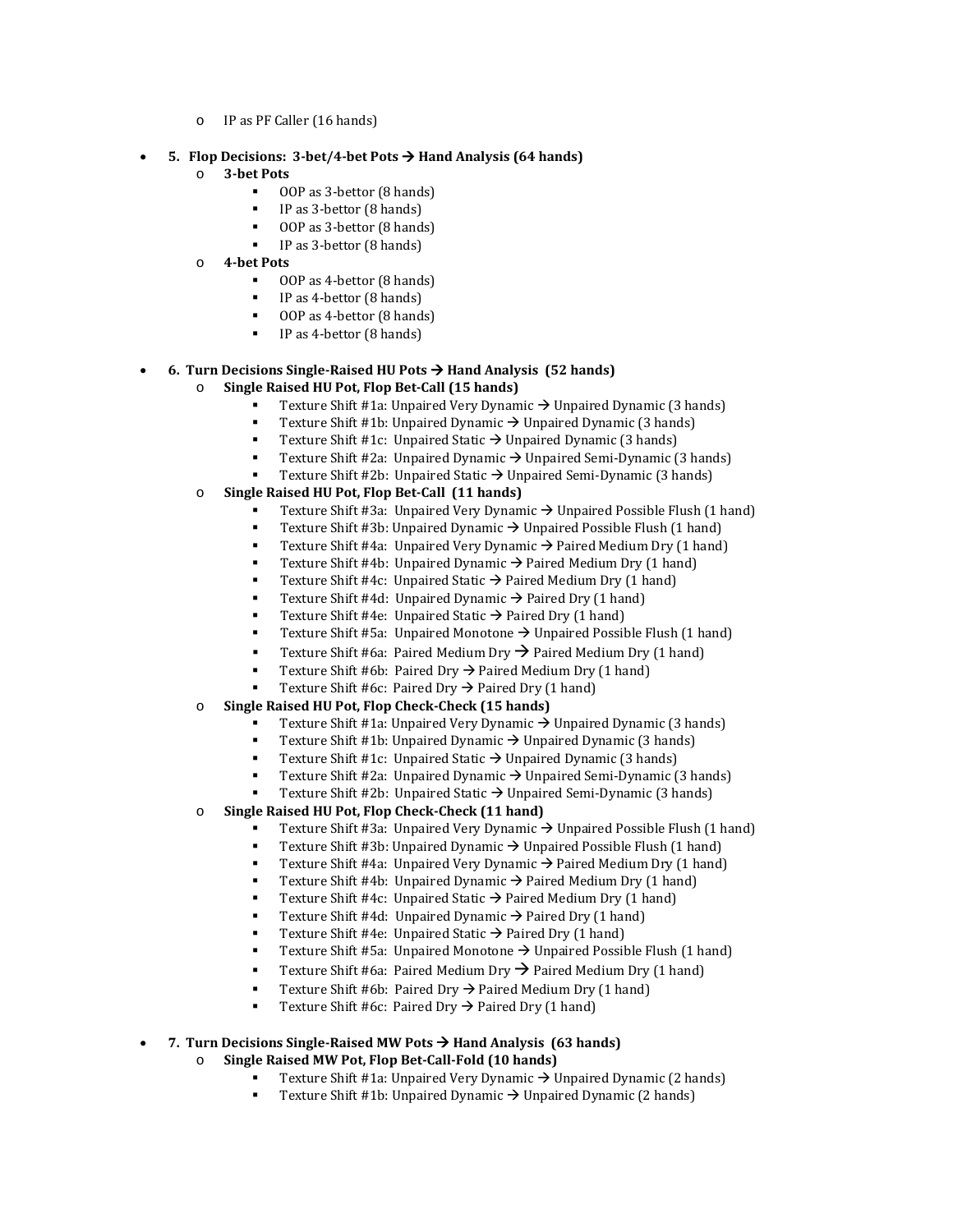- Texture Shift #1c: Unpaired Static  $\rightarrow$  Unpaired Dynamic (2 hands)
	- Texture Shift #2a: Unpaired Dynamic → Unpaired Semi-Dynamic (2 hands)
- Texture Shift #2b: Unpaired Static → Unpaired Semi-Dynamic (2 hands)
- o **Single Raised MW Pot, Flop Bet-Call-Fold (11 hands)**
	- Texture Shift #3a: Unpaired Very Dynamic  $\rightarrow$  Unpaired Possible Flush (1 hand)
	- Texture Shift #3b: Unpaired Dynamic  $\rightarrow$  Unpaired Possible Flush (1 hand)
	- Texture Shift #4a: Unpaired Very Dynamic  $\rightarrow$  Paired Medium Dry (1 hand)
	- Texture Shift #4b: Unpaired Dynamic  $\rightarrow$  Paired Medium Dry (1 hand)
	- Texture Shift #4c: Unpaired Static  $\rightarrow$  Paired Medium Dry (1 hand)
	- Texture Shift #4d: Unpaired Dynamic  $\rightarrow$  Paired Dry (1 hand)
	- Texture Shift #4e: Unpaired Static  $\rightarrow$  Paired Dry (1 hand)
	- Texture Shift #5a: Unpaired Monotone  $\rightarrow$  Unpaired Possible Flush (1 hand)
	- **Texture Shift #6a: Paired Medium Dry**  $\rightarrow$  **Paired Medium Dry (1 hand)**
	- Texture Shift #6b: Paired Dry  $\rightarrow$  Paired Medium Dry (1 hand)
	- Texture Shift #6c: Paired Dry  $\rightarrow$  Paired Dry (1 hand)
- o **Single Raised MW Pot, Flop Bet-Call-Call (10 hands)**
	- Texture Shift #1a: Unpaired Very Dynamic  $\rightarrow$  Unpaired Dynamic (2 hands)
	- Texture Shift #1b: Unpaired Dynamic  $\rightarrow$  Unpaired Dynamic (2 hands)
	- Texture Shift #1c: Unpaired Static  $\rightarrow$  Unpaired Dynamic (2 hands)
	- Texture Shift #2a:Unpaired Dynamic Unpaired Semi-Dynamic (2 hands)
	- Texture Shift #2b:Unpaired Static Unpaired Semi-Dynamic (2 hands)
- o **Single Raised MW Pot, Flop Bet-Call-Call (11 hands)**
	- Texture Shift #3a: Unpaired Very Dynamic  $\rightarrow$  Unpaired Possible Flush (1 hand)
	- Texture Shift #3b: Unpaired Dynamic  $\rightarrow$  Unpaired Possible Flush (1 hand)
	- Texture Shift #4a: Unpaired Very Dynamic  $\rightarrow$  Paired Medium Dry (1 hand)
	- Texture Shift #4b: Unpaired Dynamic  $\rightarrow$  Paired Medium Dry (1 hand)
	- Texture Shift #4c: Unpaired Static  $\rightarrow$  Paired Medium Dry (1 hand)
	- Texture Shift #4d: Unpaired Dynamic  $\rightarrow$  Paired Dry (1 hand)
	- Texture Shift #4e: Unpaired Static  $\rightarrow$  Paired Dry (1 hand)
	- Texture Shift #5a: Unpaired Monotone  $\rightarrow$  Unpaired Possible Flush (1 hand)
	- Texture Shift #6a: Paired Medium Dry  $\rightarrow$  Paired Medium Dry (1 hand)
	- Texture Shift #6b: Paired Dry  $\rightarrow$  Paired Medium Dry (1 hand)
	- Texture Shift #6c: Paired Dry  $\rightarrow$  Paired Dry (1 hand)
- o **Single Raised MW Pot, Flop Check-Check-Check (10 hands)**
	- Texture Shift #1a: Unpaired Very Dynamic  $\rightarrow$  Unpaired Dynamic (2 hands)
	- Texture Shift #1b: Unpaired Dynamic  $\rightarrow$  Unpaired Dynamic (2 hands)
	- Texture Shift #1c: Unpaired Static  $\rightarrow$  Unpaired Dynamic (2 hands)
	- Texture Shift #2a:Unpaired Dynamic Unpaired Semi-Dynamic (2 hands)
	- Texture Shift #2b: Unpaired Static → Unpaired Semi-Dynamic (2 hands)
- o **Single Raised MW Pot, Flop Check-Check-Check (11 hands)**
	- Texture Shift #3a: Unpaired Very Dynamic  $\rightarrow$  Unpaired Possible Flush (1 hand)
	- Texture Shift #3b: Unpaired Dynamic  $\rightarrow$  Unpaired Possible Flush (1 hand)<br>■ Texture Shift #42: Unpaired Very Dynamic  $\rightarrow$  Paired Medium Dry (1 hand)
	- Texture Shift #4a: Unpaired Very Dynamic  $\rightarrow$  Paired Medium Dry (1 hand)
	- Texture Shift #4b: Unpaired Dynamic  $\rightarrow$  Paired Medium Dry (1 hand)
	- Texture Shift #4c: Unpaired Static  $\rightarrow$  Paired Medium Dry (1 hand)
	- Texture Shift #4d: Unpaired Dynamic  $\rightarrow$  Paired Dry (1 hand)
	- Texture Shift #4e: Unpaired Static  $\rightarrow$  Paired Dry (1 hand)
	- Texture Shift #5a: Unpaired Monotone  $\rightarrow$  Unpaired Possible Flush (1 hand)
	- Texture Shift #6a: Paired Medium Dry  $\rightarrow$  Paired Medium Dry (1 hand)
	- Texture Shift #6b: Paired Dry  $\rightarrow$  Paired Medium Dry (1 hand)
	- Texture Shift #6c: Paired Dry  $\rightarrow$  Paired Dry (1 hand)

### • **8. Turn Decisions 3-bet Pots Hand Analysis (63 hands)**

- o **3-bet HU Pot, Flop Bet-Call (20 hands)**
	- Texture Shift #1a: Unpaired Very Dynamic  $\rightarrow$  Unpaired Dynamic (4 hands)
	- Texture Shift #1b: Unpaired Dynamic  $\rightarrow$  Unpaired Dynamic (4 hands)
	- Texture Shift #1c: Unpaired Static  $\rightarrow$  Unpaired Dynamic (4 hands)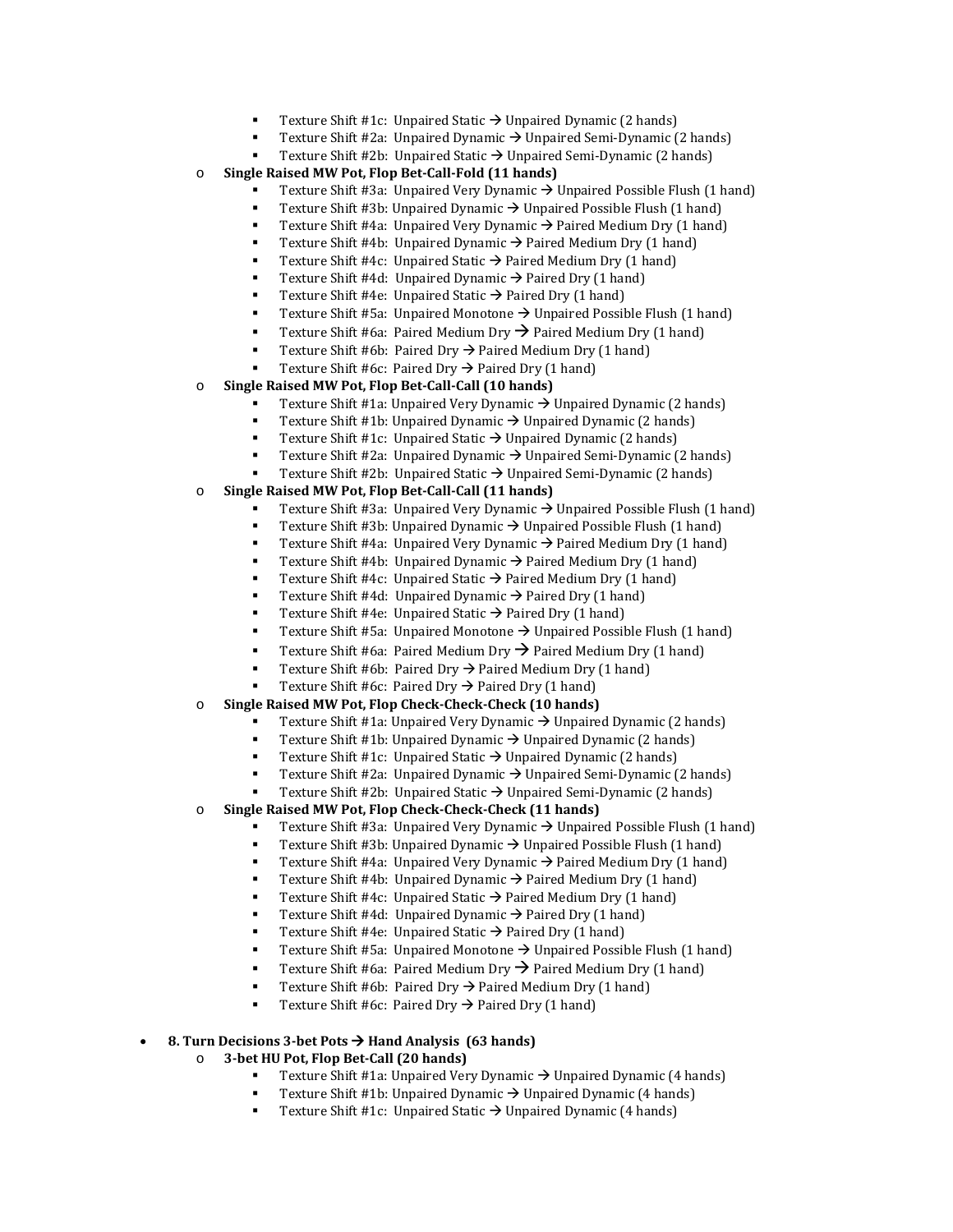- Texture Shift #2a:Unpaired Dynamic Unpaired Semi-Dynamic (4 hands)
- Texture Shift #2b:Unpaired Static Unpaired Semi-Dynamic (4 hands)
- o **3-bet HU Pot, Flop Bet-Call (22 hands)**
	- Texture Shift #3a: Unpaired Very Dynamic  $\rightarrow$  Unpaired Possible Flush (2 hands )
	- Texture Shift #3b: Unpaired Dynamic  $\rightarrow$  Unpaired Possible Flush (2 hands )
	- Texture Shift #4a: Unpaired Very Dynamic  $\rightarrow$  Paired Medium Dry (2 hands )
	- Texture Shift #4b: Unpaired Dynamic  $\rightarrow$  Paired Medium Dry (2 hands )
	- Texture Shift #4c: Unpaired Static  $\rightarrow$  Paired Medium Dry (2 hands)
	- Texture Shift #4d: Unpaired Dynamic  $\rightarrow$  Paired Dry (2 hands)
	- Texture Shift #4e: Unpaired Static  $\rightarrow$  Paired Dry (2 hands)
	- Texture Shift #5a: Unpaired Monotone  $\rightarrow$  Unpaired Possible Flush (2 hands)
	- **Texture Shift #6a: Paired Medium Dry**  $\rightarrow$  **Paired Medium Dry (2 hands)**
	- Texture Shift #6b: Paired Dry  $\rightarrow$  Paired Medium Dry (2 hands )
	- Texture Shift #6c: Paired Dry  $\rightarrow$  Paired Dry (2 hands )
- o **3-bet HU Pot, Flop Check-Check (10 hands)**
	- Texture Shift #1a: Unpaired Very Dynamic  $\rightarrow$  Unpaired Dynamic (2 hands)
	- Texture Shift #1b: Unpaired Dynamic  $\rightarrow$  Unpaired Dynamic (2 hands)
	- Texture Shift #1c: Unpaired Static  $\rightarrow$  Unpaired Dynamic (2 hands)
	- Texture Shift #2a:Unpaired Dynamic Unpaired Semi-Dynamic (2 hands)
	- Texture Shift #2b: Unpaired Static → Unpaired Semi-Dynamic (2 hands)
- o **3-bet HU Pot, Flop Check-Check (11 hands)**
	- Texture Shift #3a: Unpaired Very Dynamic  $\rightarrow$  Unpaired Possible Flush (1 hand)
	- Texture Shift #3b: Unpaired Dynamic  $\rightarrow$  Unpaired Possible Flush (1 hand)
	- Texture Shift #4a: Unpaired Very Dynamic  $\rightarrow$  Paired Medium Dry (1 hand)
	- Texture Shift #4b: Unpaired Dynamic  $\rightarrow$  Paired Medium Dry (1 hand)
	- Texture Shift #4c: Unpaired Static  $\rightarrow$  Paired Medium Dry (1 hand)
	- Texture Shift #4d: Unpaired Dynamic  $\rightarrow$  Paired Dry (1 hand)
	- Texture Shift #4e: Unpaired Static  $\rightarrow$  Paired Dry (1 hand)
	- Texture Shift #5a: Unpaired Monotone  $\rightarrow$  Unpaired Possible Flush (1 hand)
	- Texture Shift #6a: Paired Medium Dry  $\rightarrow$  Paired Medium Dry (1 hand)
	- Texture Shift #6b: Paired Dry  $\rightarrow$  Paired Medium Dry (1 hand)
	- Texture Shift #6c: Paired Dry  $\rightarrow$  Paired Dry (1 hand)
- **9. River Decision #1 (6 hands)**
	- o **River Decision Process (6 hands)**
		- Analyze the Texture
		- Analyze the Action
		- Analyze the Ranges
		- Narrow the Focus (What Hands Matter?)
		- Re-)Evaluate the Opponent<br>  $\blacksquare$  Choose Bet Sizing (Evaluate 0
		- Choose Bet Sizing/Evaluate Opponent's Bet Sizing

#### • **10. River Decision #2 (6 hands)**

- o **River Decision Process (6 hands)**
	- Analyze the Texture
	- Analyze the Action
	- Analyze the Ranges
	- Narrow the Focus (What Hands Matter?)
	- (Re-)Evaluate the Opponent
	- Choose Bet Sizing/Evaluate Opponent's Bet Sizing
- **11. River Decision #1 (6 hands)**
	- o **River Decision Process (6 hands)**
		- Analyze the Texture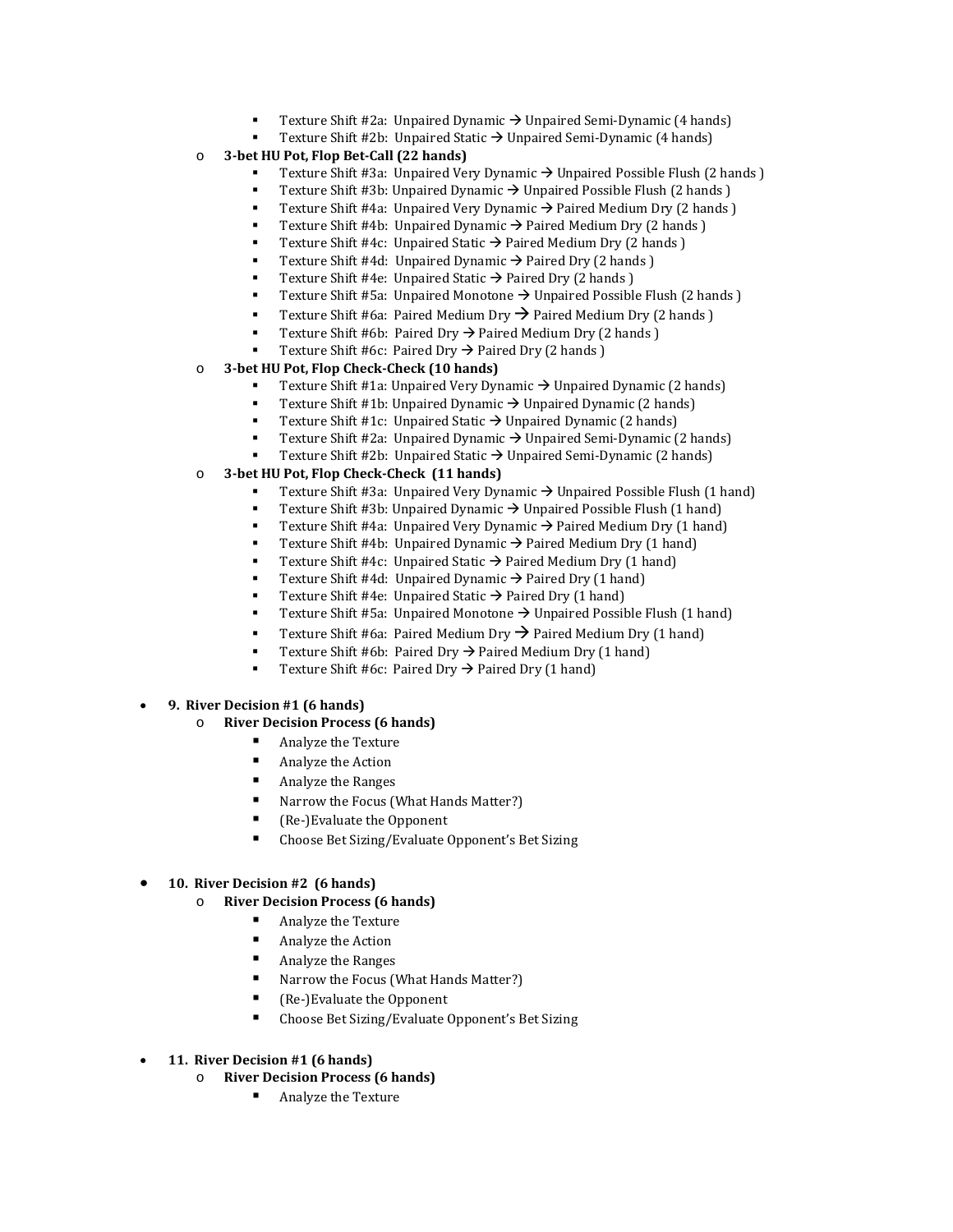- Analyze the Action
- Analyze the Ranges
- Narrow the Focus (What Hands Matter?)
- Re-)Evaluate the Opponent<br>  $\blacksquare$  Choose Bet Sizing (Evaluate 0
- Choose Bet Sizing/Evaluate Opponent's Bet Sizing
- **12. River Decision #2 (6 hands)**
	- o **River Decision Process (6 hands)**
		- Analyze the Texture<br>• Analyze the Action
		- Analyze the Action
		- Analyze the Ranges<br>• Narrow the Focus (V
		- Narrow the Focus (What Hands Matter?)<br>■ Re-}Evaluate the Opponent
		- (Re-)Evaluate the Opponent<br>■ Choose Bet Sizing/Evaluate (
		- Choose Bet Sizing/Evaluate Opponent's Bet Sizing

## • **13. Single Hand Deep Dive #1 (1 hand)**

- o Pre-Flop Decision
- o Flop Decision
- o Turn Decision
- o River Decision
- o Alternative Options
- Flop Options EV Analysis
- o Turn Options EV Analysis
- River Options EV Analysis

## • **14. Single Hand Deep Dive #2 (1 hand)**

- o Pre-Flop Decision
- o Flop Decision
- o Turn Decision
- **River Decision**
- o Alternative Options
- o Flop Options EV Analysis
- o Turn Options EV Analysis
- River Options EV Analysis

### • **15. Single Hand Deep Dive #2 (1 hand)**

- o Pre-Flop Decision
- o Flop Decision
- 
- o Turn Decision **River Decision**
- 
- o Alternative Options Flop Options EV Analysis
- o Turn Options EV Analysis
- o River Options EV Analysis

## • **16. Single Hand Deep Dive #1 (1 hand)**

- o Pre-Flop Decision
- o Flop Decision
- o Turn Decision
- o River Decision
- o Alternative Options
- Flop Options EV Analysis
- o Turn Options EV Analysis
- River Options EV Analysis